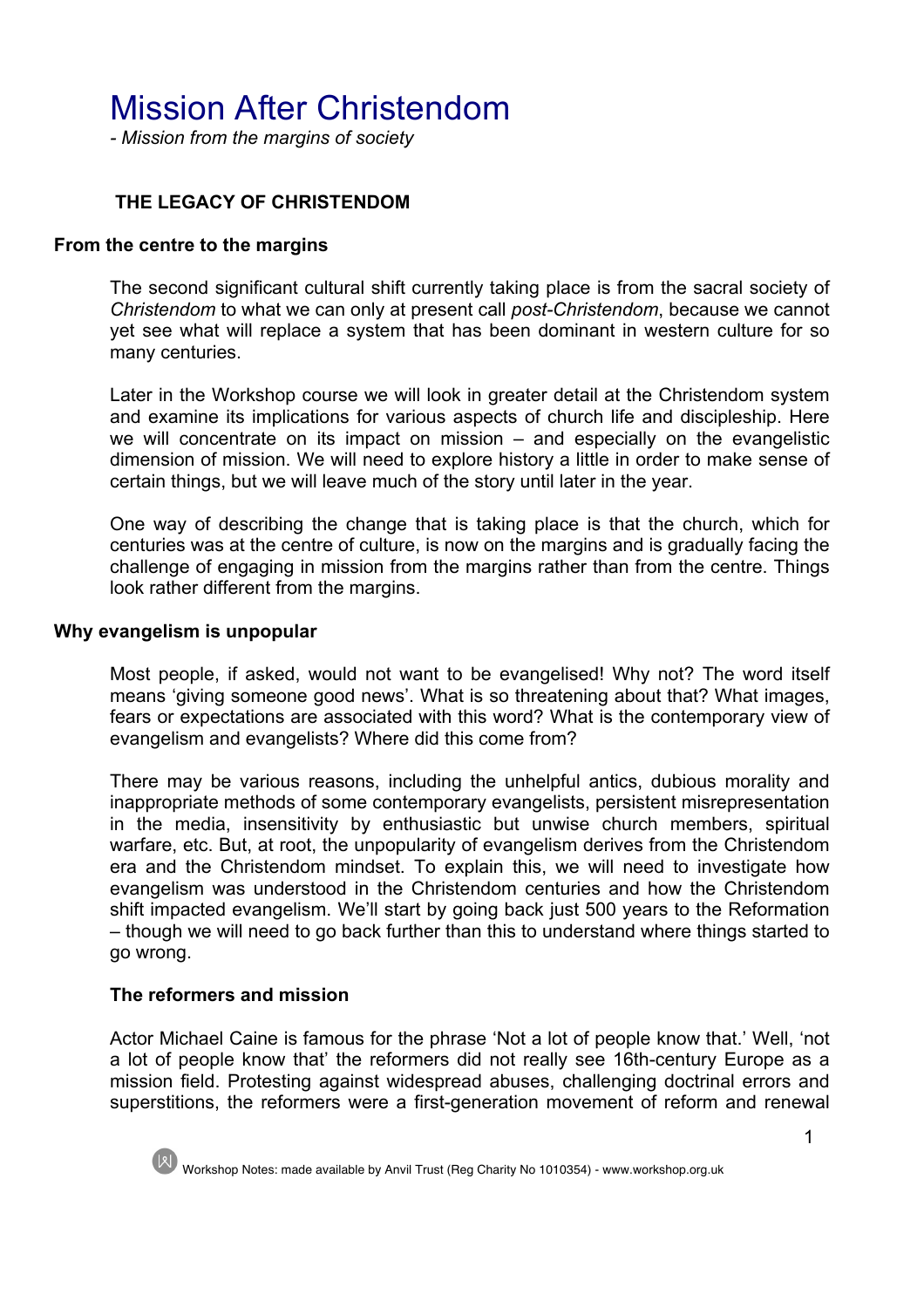that profoundly affected church and society. But they rarely engaged in evangelism. Most taught that the Great Commission had been fulfilled centuries earlier and was simply not applicable in their generation. They insisted that the office of evangelist had died out with the apostles and prophets, leaving pastors and teachers to lead the churches. They turned Catholic churches into Reformed churches wherever they had liberty and governmental support to achieve this, but they did not generally plant new churches. They did not evangelise their contemporaries. Why?

Fundamentally, the reformers accepted the presupposition of the previous millennium that Europe was Christian. Following the adoption, early in the 4th century, by the Roman emperor Constantine, of Christianity as the state religion, and the subsequent decision at the end of that century by the emperor Theodosius to outlaw all other religions, the church gradually shifted from operating in *mission* mode to operating in *maintenance* mode, at least within the boundaries of what soon became known as Christendom. The imperial invitation to the church to become, in effect, the religious department of the empire revolutionised the idea of mission, along with many other aspects of Christian faith and practice. Over the next few centuries Christianity was spread by force of arms and persuasion until the whole of western Europe was officially Christian. Church and state were now the pillars of a sacral society, where dissent was suppressed and almost everyone was assumed to be Christian by birth rather than by choice. Infant baptism marked the obligatory entry into this Christian society.

From being a powerless and sometimes persecuted minority that nevertheless could not refrain from talking about their faith in Jesus and his impact on their lives, the church had become a powerful institution that could impose its beliefs and practices on society. Evangelism was no longer a winsome invitation to choose a deviant and dangerous way of living, and to join a community that was puzzling and yet strangely attractive. The church's mission now involved:

- Ensuring doctrinal conformity
- Enforcing church attendance
- Enshrining moral standards in the criminal law
- Eradicating choice in the area of religion.

David Bosch concludes: 'It is only in recent decades that the full significance of those events at the beginning of the fourth century has begun to dawn on us. For mission and the understanding of mission the events of those fateful years had equally drastic implications.'

Evangelism in its New Testament sense became irrelevant. If the whole empire (with the perennially awkward exception of the Jews) was now 'Christian', it was obsolete. The role of the church was to provide pastoral care and teaching, and to ensure that church members were good citizens. Church leadership was essentially maintenanceoriented. Pastors and teachers were needed, but apostles had died out, evangelists were redundant and prophets were a nuisance in an established church committed to supporting, rather than challenging, the status quo. Church leaders declared that, at least within Christian Europe, the Great Commission had been fulfilled.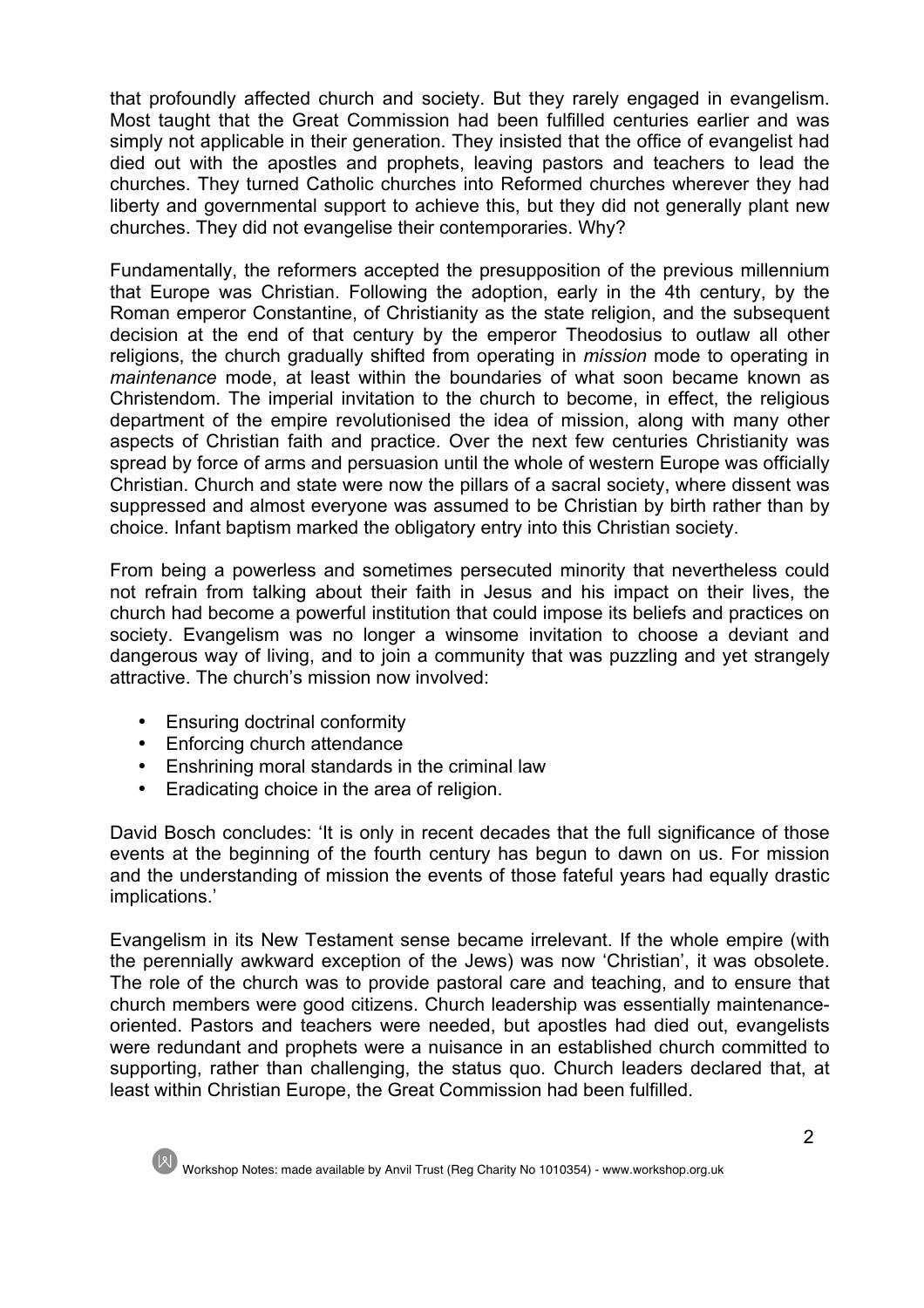For over a thousand years this remained the orthodox view, with only marginalised radical groups, like the Waldensians and Lollards, dissenting. Among these groups, the ministries of apostles, prophets and evangelists were sometimes rediscovered, maintenance was set firmly in a mission context, and something closer to New Testament evangelism was restored.

The Protestant Reformation challenged neither the Christendom framework nor the demise of mission. But their contemporaries, the Anabaptists, rejected Christendom as a delusion and designated Europe as a mission field. To the reformers, as to their Catholic opponents, this was an affront, and dangerous to both church and society. One of the few subjects on which Catholics and Protestants agreed in this era was that Anabaptism was subversive and needed to be eradicated. The Catholics tended to burn Anabaptists, the Protestants normally beheaded them, but both operated on similar Christendom assumptions and applied similar Christendom methods.

Christendom, of course, survived the challenge represented by Anabaptism. The monolithic medieval Christendom was fractured into competing Catholic, Lutheran and Reformed mini-Christendoms, and the seeds of the 'free churches' had been sown. In time, under the cumulative pressure of the Enlightenment, secularisation, urbanisation and pluralisation, Christendom would wither. But for centuries still, the Christendom mentality would dominate European Christianity and ensure that the church was still oriented towards maintenance rather than mission. Ecclesiology and missiology were disconnected. David Bosch writes: 'The Reformation definitions of the Church were silent on its missionary dimensions. Ecclesiological definitions were almost exclusively preoccupied with matters concerning the purity of doctrine, the sacraments and church discipline. Mission had to content itself with a position on the church's periphery.'

## **Christendom-style evangelism**

Evangelism returned in the latter years of the Christendom era in two modes: first, as mission to the non-Christian world outside Europe (first by Catholics, then Moravians, Baptists and other Protestants); and second, as a response to the rather belated recognition that Europe was, at best, only nominally Christian.

But evangelism was still operating within a Christendom framework.

- Within Europe, it was assumed that the Christian story and the main tenets of the Christian message were familiar, so evangelism primarily involved repeated attempts to re-energise faith and commitment that seemed lukewarm. The emphasis was on calling people to make a renewed commitment to the implications of the gospel and to express this by activities such as reading the Bible, attending church more regularly, living morally respectable lives, and meeting the needs of others in a society without a welfare state.
- Beyond Europe, despite the heroic and often exemplary efforts of dedicated pioneer missionaries, evangelism too often degenerated into attempts to coerce or induce conversion and to impose a supposedly Christian and superior European culture on other societies.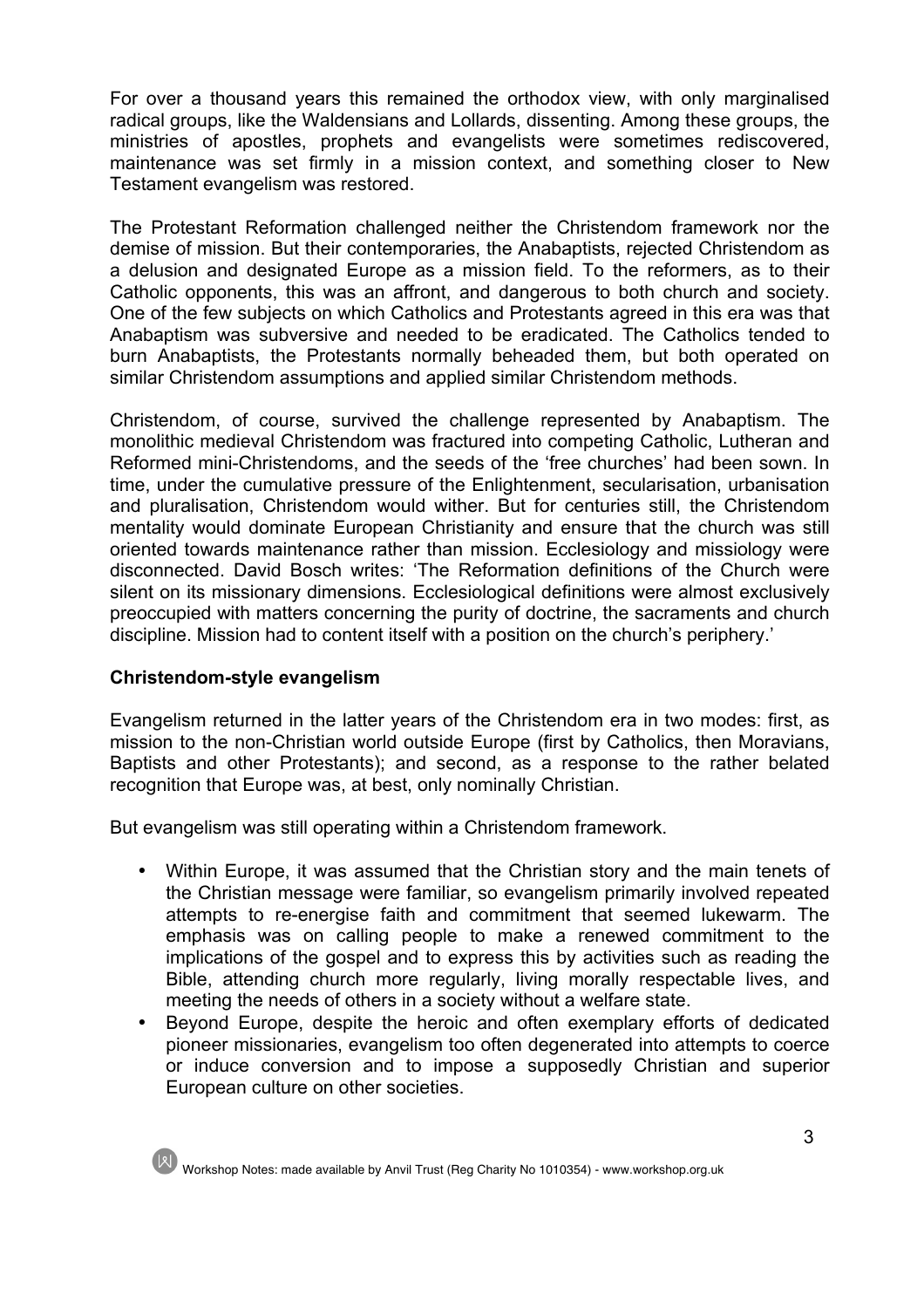While Christendom remained relatively intact, these approaches to evangelism were not perceived as problematic, but the gradual demise of Christendom has changed this perception. In post-Christendom this history has left the churches with a legacy that is at best ambivalent and has left contemporary society with a justifiable suspicion of any kind of evangelistic initiatives. This is because Christendom-style evangelism is not good news for contemporary society, nor an appropriate way for Christians to operate in a changed and changing climate. To a significant degree it never was, but only now are we coming to recognise this. Even now the reasons for our disquiet are not always apparent. If we are to evangelise our contemporary, post-Christendom society, we will need to understand these reasons and look for a new model of evangelism that is both more consonant with the New Testament and more appropriate for our society.

So what were the objectionable features of evangelism under Christendom?

*The use of force to spread the gospel*. European Christendom developed into the most powerful civilisation on earth – economically, politically, technologically and militarily. The assumption was that this achievement was a sign of God's favour and that Europeans therefore had a divine responsibility not only to evangelise but also to civilise other cultures. To accomplish these dual goals, force could be used where necessary.

Another significant consequence of the Christendom shift had been the abandonment of the traditional commitment of the church to peace and non-coercion. In its place new stances developed, of which the most popular were the 'Just War' and the 'Holy War' positions. The Just War position was a Christianised version of classical Roman thinking on when force was justified – or as its opponents argued a corruption of the church by pagan ideas. The Holy War, or Crusade, was derived (like so much in the early years of Christendom) from a way of reading the Old Testament and so was more 'biblical' than the Just War position but also more frightening. Often in practice there were elements of both approaches in the arguments of individuals and nations. Both allowed or required Christians to fight on behalf of their nation or civilisation.

Since evangelising and civilising were both regarded as God's calling on European Christians, the use of force might be applied to either end or both together. And in many situations the Bible and the sword went together. Missionaries and adventurers, evangelists and conquistadors, travelled together and supported each other in their related callings and purposes. Happily, there were occasions when the presence and intervention of missionaries prevented acts of injustice, cruelty and oppression – this aspect of the story is often not given as much credit as it deserves. But too often the work of evangelism was carried out by imposition rather than invitation, leading to forcible conversions and baptisms at sword point.

Within Christendom, too, evangelism – understood as indicated above (ensuring conformity, enforcing church attendance, etc.) – was often coercive. Because of the close identification of religion and politics, church and state, heresy was regarded as subversive. Not believing what you were expected to believe was treasonous as well as doctrinally deviant. Within and beyond Christendom, evangelism was carried out by the powerful on the powerless, and conformity was coerced.

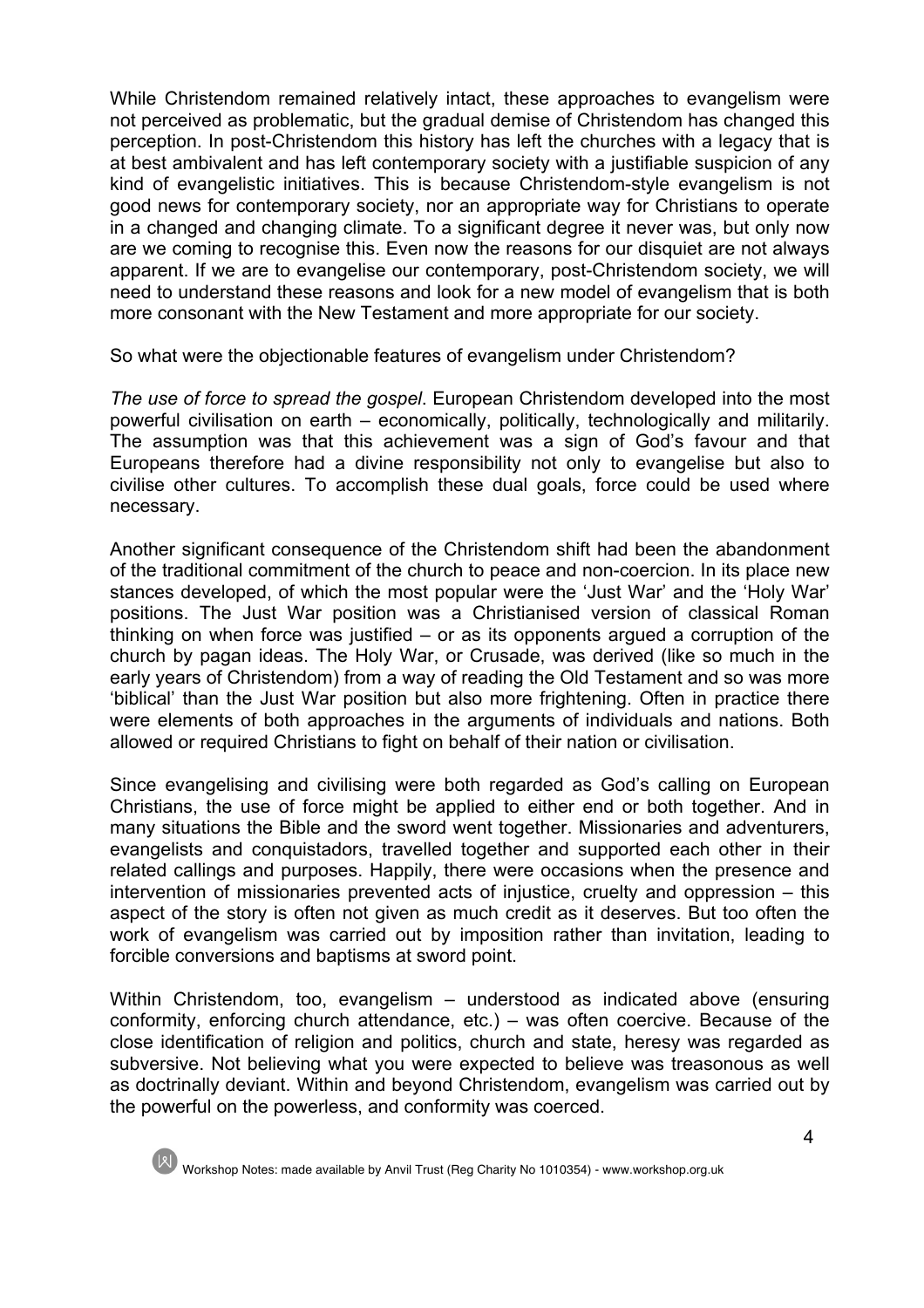*The use of inducements to spread the gospel*. In the early years of Christendom, it suddenly became socially advantageous to be a Christian. Now that the emperor was a church member and the state was Christian, those who wanted to be promoted to high office found that professing Christianity was significant (not that much seems to have changed in US presidential campaigns!). This situation was a radical change from pre-Christendom, where Christian faith was a barrier to social advancement. It was in the army where this change was most apparent: by the end of the 4th century only Christians could serve in the Roman army.

And when Christendom missionaries took the gospel to other places they continued to operate in this way. As well as blatant examples of bribery to win converts, there were less obvious but equally dubious forms of inducement. One of these is the well-known phenomenon of 'rice Christians', where those who expressed faith in Christ knew they would be rewarded with all kinds of material assistance. In other contexts those who converted could expect favourable treatment by the colonial authorities. It could be argued, of course, that this was simply extending to other cultures the benefits of a Christian civilisation, but not everyone saw it this way – especially those who rejected these inducements and those who experienced exploitation at the hands of those who represented the gospel.

*Anti-Semitism*. The story of the treatment of the Jews in Christendom is one of the more shameful aspects of European church history. The Jews fitted no more easily into a Christianised Roman Empire than a pagan one. In a unitary culture they stood out as different, nonconformist and threatening. Furthermore, as some theologians and priests insisted, the Jews were the 'Christ-killers', responsible for the death of Jesus (whose own Jewishness seems to have been forgotten). The Holocaust, carried out by a Christendom nation, was another horrific expression of a long history of oppression, victimisation, coercion, persecution and bigotry.

*Cultural imposition*. When Christendom missionaries evangelised other cultures, they not only used coercion and inducements ('flattery and battery'), but they brought with them the assumption that their own culture, being Christian, was superior to all others. Christendom had eradicated any tension between gospel and culture, so that European civilisation was regarded as Christian, and missionaries were disempowered from differentiating between gospel and culture enough to contextualise the gospel into another culture.

The tendency of Christendom evangelists, therefore, was to denigrate or demonise the cultural values and practices of others, while treating the values and practices of their own culture as superior and godly. This resulted in the imposition of European culture and the suppression of indigenous elements. Converts were required to adopt a certain theology, dress in certain ways, erect church buildings in certain styles, sing songs to European tunes and in multiple other ways replace their own culture with that of the evangelists. The result of this was to detach converts from their own people and to make them dependent on the missionaries. It also communicated the message that Christianity was a European religion, which had significant long-term consequences.

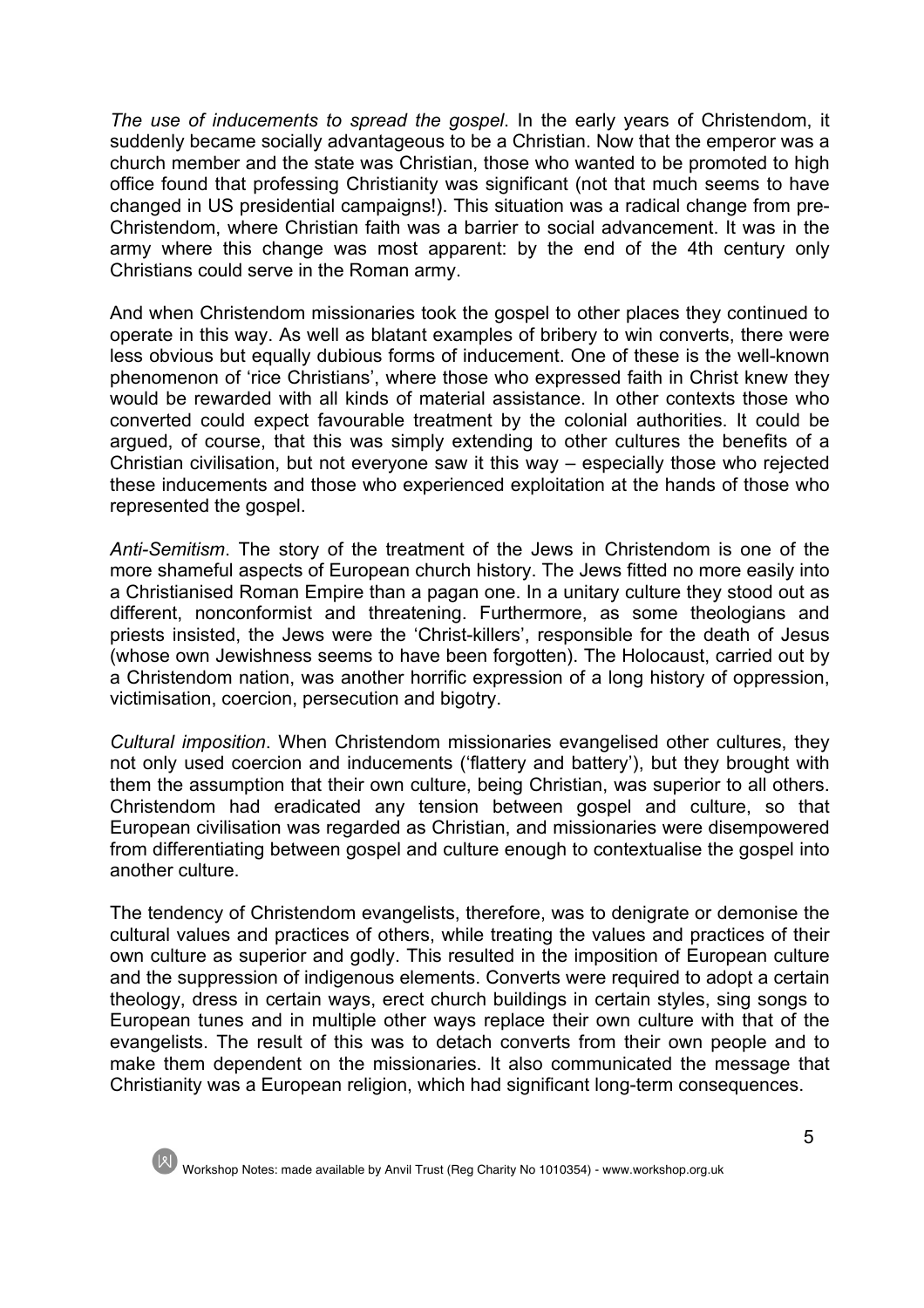*Top-down evangelism*. Within Christendom, too, evangelism often carried with it certain cultural overtones and expectations. Because church and state were partners, and church leaders were respected members of the establishment, evangelism was imposed from the top of society by those who were educated, articulate, wealthy and powerful. This impacted the message preached, which was often moralistic and generally inculcated conformity to upper- or middle-class culture. Sin was presented as nonconformity to the values of this culture.

**Question:** Is there really reason to think that these attitudes to evangelism affect the perceptions of evangelism in contemporary society? What about in the churches?

#### **Maintenance and mission**

But the legacy of Christendom in the area of mission goes deeper still. Christendom, based on an assumption that Europe was Christian, was essentially oriented towards pastoral care rather than evangelism, or maintenance rather than mission.

One of the tensions evident in many periods of church history is that of *maintenance* versus *mission*. The church is both a community and a missionary organisation, an institution and a movement. It is required to give attention both to its internal health and development and to its external responsibilities of proclamation and service. This balance is not easy to maintain. In general, first- generation movements have tended to emphasise mission and to develop only rudimentary structures for maintenance. In the second or third generations, internal developments have predominated. This process of institutionalisation can be observed in all human societies and is necessary if progress is to be maintained and gains consolidated. However, unless this process leads on to renewed mission, the institution that has been created will dwindle, and new forms of mission will be needed, either to replace it or to revive it.

It is not that maintenance is unnecessary. Unless the church develops effective structures for teaching, training, pastoring and deploying those it reaches in mission, it will become progressively less able to continue to engage in mission. Furthermore, unless the church becomes a community of loving relationships and meaningful interaction, there is little to call others to join. Robert Warren has commented: 'A church wholly given to "mission work" is not a sustainable model.' The result is exhausting activism and a 'sales-addicted organisation'. But when maintenance becomes central or all-consuming, as it frequently has in European church history, mission has been marginalised and the church has forgotten its *raison d'être*.

A frequent response to the perceived need to engage both in mission and maintenance has been to develop specialist groups to engage in mission with the support of the church. The church in its congregational and institutional form is thereby freed to concentrate on maintenance, and church members who are able and willing to engage in mission activities can be seconded to these groups. From the Celtic mission bands

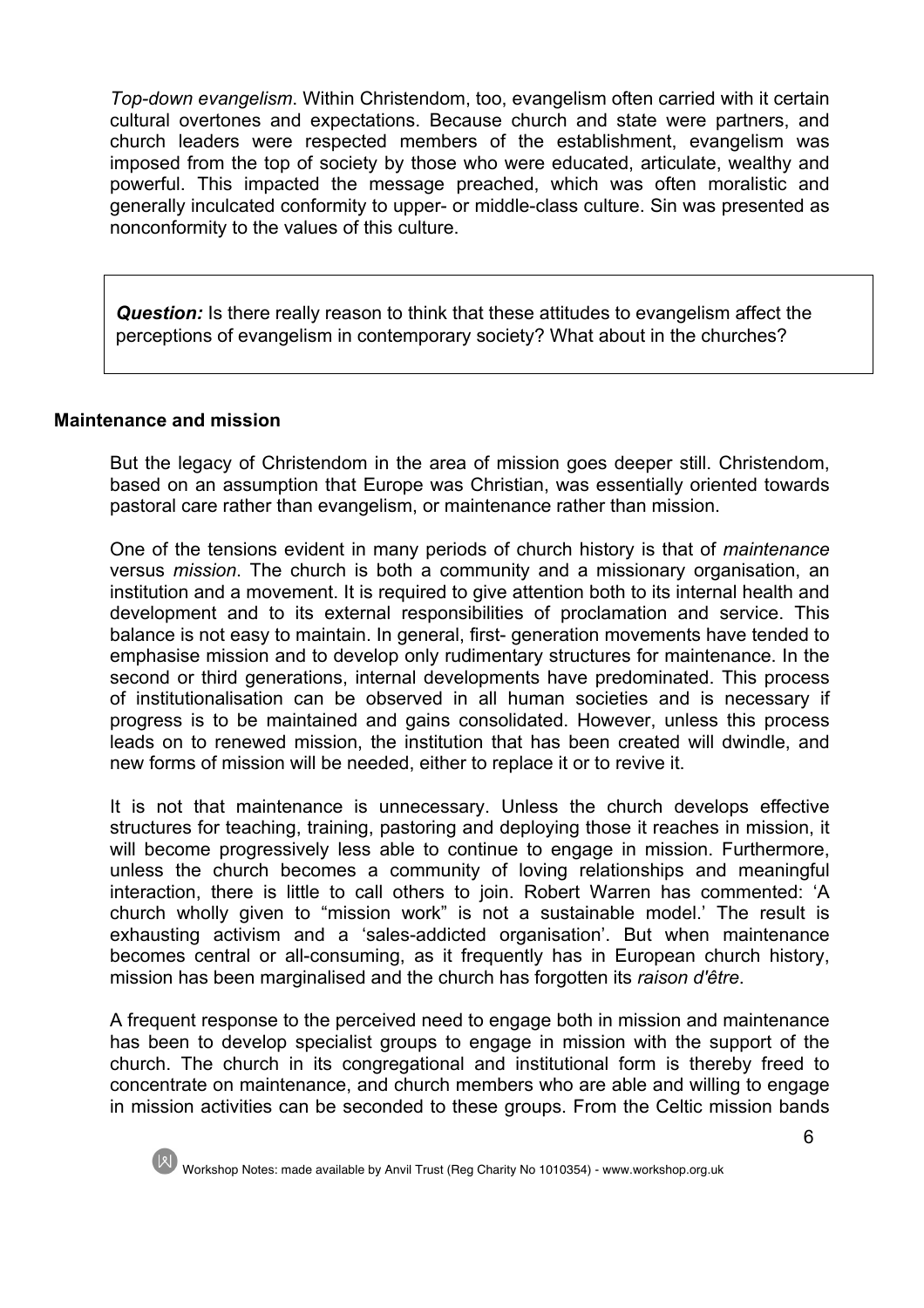and medieval monastic orders, to the plethora of contemporary missionary societies, there is a long and honourable history of such organisations. The globalisation of the church, and its evangelistic and social impact on human society, would not have been achieved without them. But some missiologists have questioned the legitimacy of this division of roles, especially if these structures do not interact effectively.

Anabaptist missiologist George Peters argues that the history of Protestant missions is predominantly the history of missionary societies and individual pioneers, rather than the church in mission. He attributes this development among Protestants to four features of the 16th-century Reformation: the absence of a coherent missiology among the reformers; their failure to establish churches free from state control; the teaching of some reformers that mission was the responsibility of individuals rather than the churches; and their inability, due to the low spiritual state of their churches, to engage in mission. He describes this as 'an unfortunate and abnormal historic development which has produced autonomous, missionless churches on the one hand and autonomous churchless missionary societies on the other hand'.

Others have argued that this diversification of roles is not just a pragmatic solution to persistent institutional inertia, but a theologically sound and biblically justified strategy. Ralph Winter does not accept that mission agencies are unfortunate and abnormal, describing them instead as one of the 'two structures of God's redemptive mission'. He argues that from New Testament times both structures have been crucial for the church to fulfil its calling. Although Winter acknowledges that, at times, the partnership necessary for both structures to operate effectively has been lacking, he insists that this division of labour is appropriate and divinely ordained.

How does this analysis of maintenance and mission, congregations and mission agencies apply to the Christendom era?

The church in Christendom essentially operated in maintenance mode and lost interest in mission, regarding it as inappropriate or unnecessary. When the church in the latter years of the Christendom era recovered a sense of mission, it tended to operate by separating church and mission agencies. But there were dissident groups who refused to accept the irrelevance of mission and who operated as missionary communities, refusing to separate church and mission.

These dissident groups functioned as renewal movements, calling the institution back to its missionary roots, and redressing the balance between maintenance and mission. The Lollards, Waldensians, Anabaptists and many other such movements operated as missionary churches, holding together mission and community, refusing to leave mission to specialist agencies. They have reminded the church that its primary task is to engage in mission to the world beyond the church, and that this is the responsibility of the whole church. This task may be fulfilled through diverse structures, but it may not be delegated to a minority of enthusiasts.

Whether this task is performed through two structures or one, mission is no longer a subsidiary point on the agenda, or something that can be delegated to a subsection of the church – it *is* the agenda, and the whole church shares responsibility for this task.

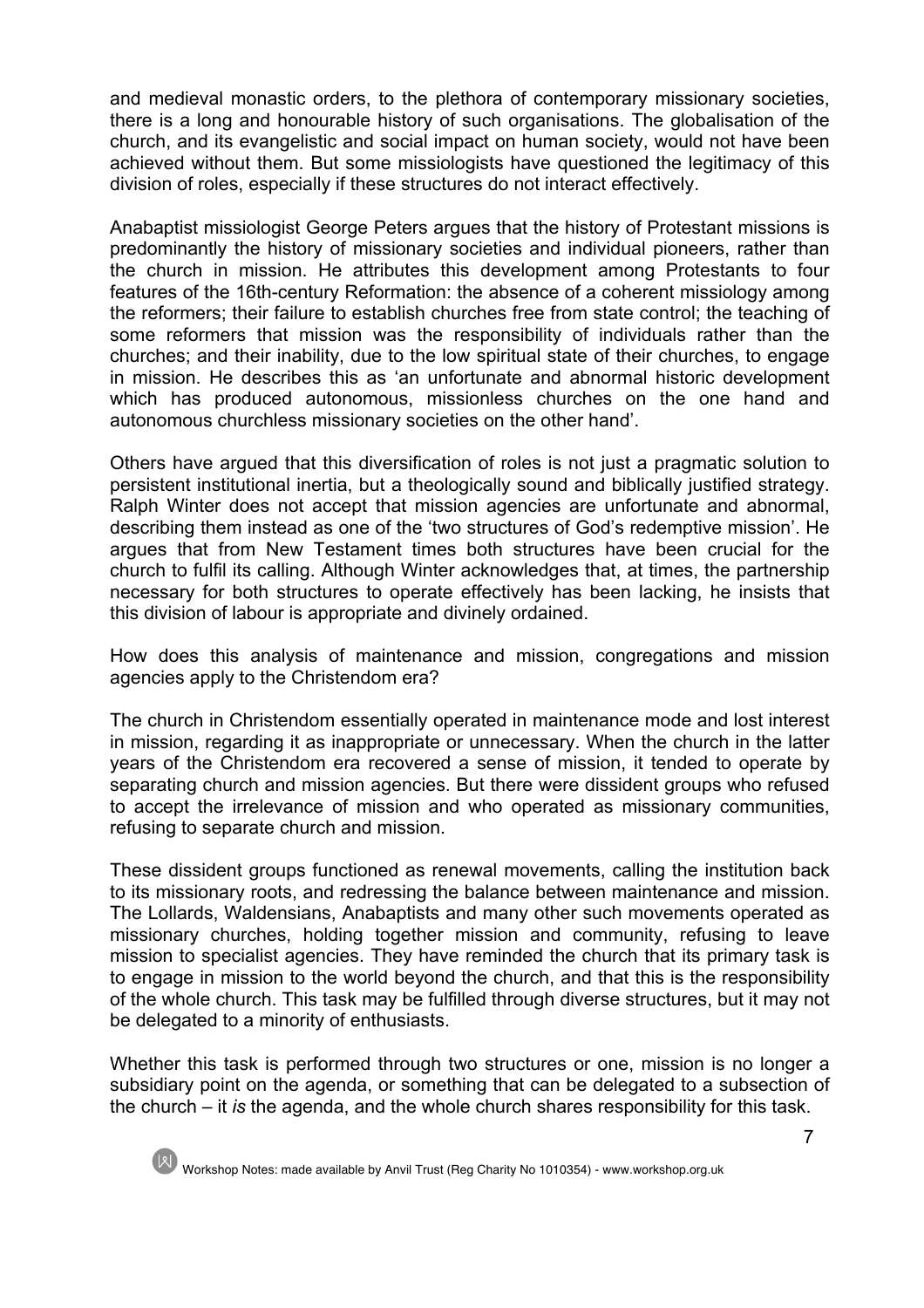# **MISSION IN POST-CHRISTENDOM**

## **Implications for mission**

What are the implications for mission of this cultural shift from Christendom to post-Christendom? We will explore this further in later sessions, but here are some initial points:

- Churches under Christendom, as we have seen, operated in 'pastoral mode', but in post-Christendom culture they must operate in 'mission mode'. This will require a paradigm shift, whereby mission is not bolted on to church programmes but is recovered as the purpose of the church.
- It is vital to recognise that a post-Christendom society is not the same as a pre-Christendom society. Lesslie Newbigin reminds us that modern society is 'a pagan society, and its paganism, having been born out of the rejection of Christianity, is far more resistant to the gospel than the pre-Christian paganism with which cross-cultural missions have been familiar'. Similarly David Bosch writes: 'Is a secularised and dechristianised European … a not-yet-Christian or a no-more Christian? Such a person is a post-Christian rather than a pre-Christian. This calls for a special approach in communicating the gospel.'
- In a pre-Christendom society, Christianity is 'news', presenting another religious and social option. There is a freshness and challenge about it that demands a response. In a post-Christendom society it is difficult to persuade people that Christianity has anything fresh to offer. The assumption is that it has been tried and found wanting, and that wherever else answers to spiritual questions are to be found, it is not in Christianity. Evangelism in a post-Christendom context is faced with the task not just of persuading people that Christianity is true but of even gaining a hearing for something widely regarded as passé.
- Strategic planning is essential and radical changes are needed in the training and job descriptions of church leaders. Lesslie Newbigin writes: 'It is frequently said that the Church in Britain is now in a missionary situation. It is not clear that the full meaning of this has been understood. We have lived for so many centuries in the "Christendom" situation that ministerial training is almost entirely conceived in terms of the pastoral care of existing congregations. In a situation of declining numbers, the policy has been to abandon areas (such as the inner cities) where active Christians are few and to concentrate ministerial resources by merging congregations and deploying ministers in the places where there are enough Christians to support them. Needless to say, this simply accelerates the decline. It is the opposite of a missionary strategy, which would proceed in the opposite direction – deploying ministers in the areas where Christian presence is weakest.'
- Many assumptions which were reasonable under Christendom are no longer so in a post-Christendom society: going to church is not a normal social activity; there is widespread ignorance of the Christian story; and we no longer live in a 'guilt culture' – so what is the good news for those who do not feel guilty? We will explore this further in a later session.
- We must engage with a complex situation, recognising that in a society that seems to be secular there is evidence of both *residual religion* – vestiges from